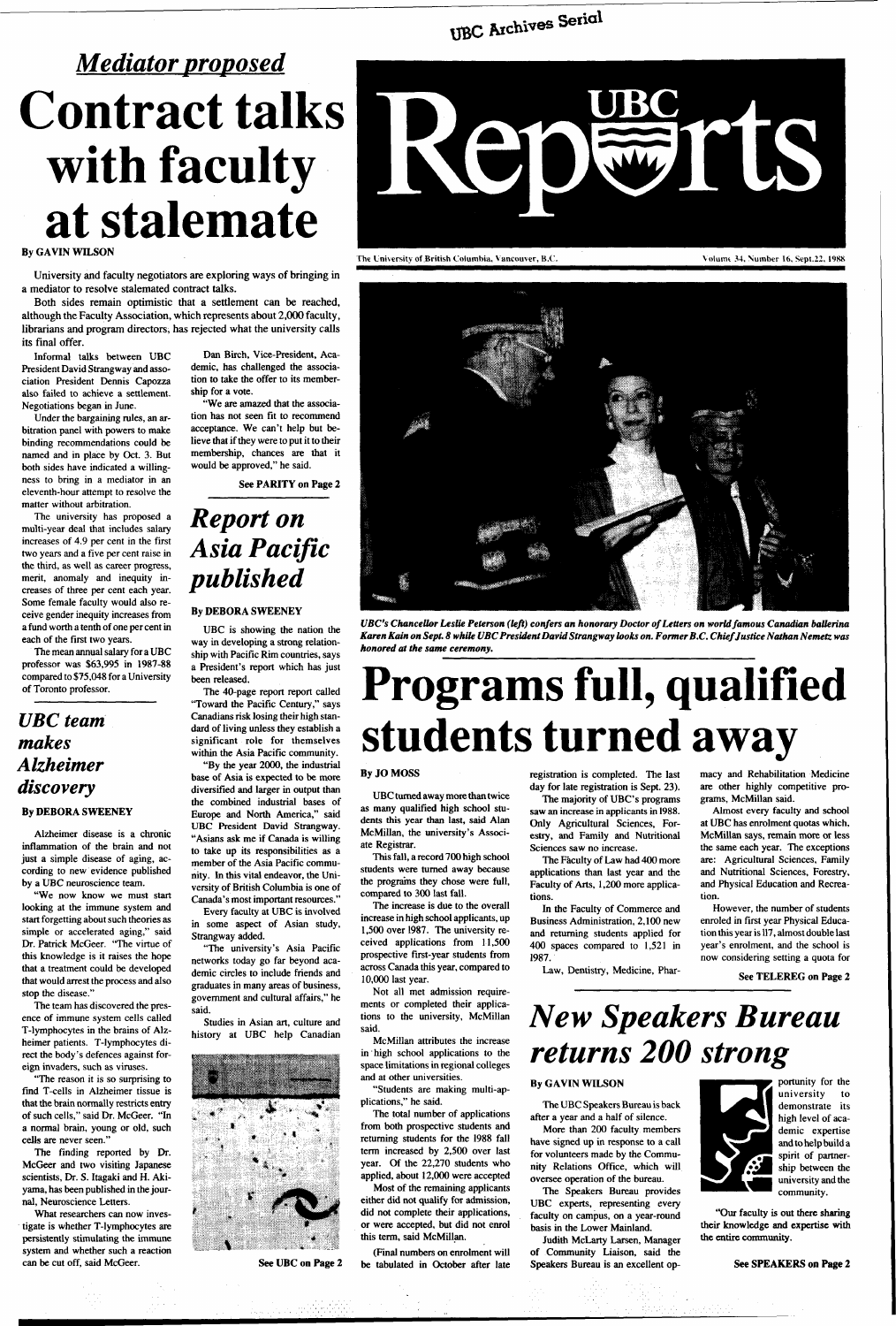

**Or.** *William Gibson recently unveiled a plague naming the History of Medicine and Science collection in the Woodward Biomedical Library in his name. Dr. Gibson is standing in front of one of the Gobelin tapestries he obtained for the library.* 

## *Suicide prevention*

# **Training begins on hazardous substances**

### **By GAVIN WILSON**

The university has begun working to comply with new legislation dealing with chemicals and other hazardous substances in the workplace. The legislation, which sets a national safety standard, comes into effect Oct. 31.

Under the Workplace Hazardous Materials Information System legislation, the university is responsible for training all faculty and staff on the hazards and risks posed by substances they encounter in the course of their duties, said Occupational Health and Safety director Wayne Greene.

Training sessions begin soon for about 150 coordinators — senior faculty or staff members — who are now being named by department heads and directors. They in turn will train other employees in their depart-

Birch also said that he does not understand why the association seems willing to put negotiations into the hands of an arbitration panel. Under the framework agreement which governs the talks, arbitrators rd only a one-year

ments on the appropriate handling, storage and labelling of hazardous materials.

"What the faculty association is giving up is a three-year offer that's the thing that absolutely amazes us.'

About 4,000 UBC employees will have some training by the end of January, Greene said.

Employees will be trained to recognize the eight symbols that warn of hazardous materials and others which advise the use of protective equipment.

Under the new legislation, all chemicals must now be placed on an inventory, labelled and in close proximity to a corresponding Material Safety Data Sheet listing detailed information.

"We feel that there's nothing in the university's package that is really directed to that problem," he said. "The total package is just too small. It's skimpy.'

The legislation affects all work places in the province, but the nature of work done at the university poses special challenges.

"There are thousands of substances in small quantities all over the university," said Greene;

## *Parity sought with U of T*

### **Continued from Page 1**

Economics professor John Cragg, head of the faculty negotiating team, called Birch's proposal "a dubious request."

"The executive was elected to take responsibility for these matters, and if they don't like our position, I'm sure we'll hear about it," he said.

ment.

Cragg admits the association would prefer a longer term contract. Recent agreements have been for one year at the university's insistence.

phone calls the crisis centre has received since it opened in 1969 were potential suicides. Most of those calls were from teenagers and seniors.

"There are advantages to a multiyear deal, but we're not willing to have a multi-year deal that's a bad deal," Cragg said.

Cragg said the university's offer was rejected because it does not do enough to bring long-time faculty closer to parity with counterparts at the University of Toronto.

Full professors who had their salaries frozen at UBC during the early 1980s lag far behind their Ontario

60 ASK CONTROL

colleagues, said Cragg, although younger, assistant professors who arrived after the freeze was lifted actually make slightly more.

Birch, however, said the university has put forward "a very, very substantial offer that is entirely in keeping with the board's commitment to do its utmost to regain a competitive salary position."

### **Speakers Bureau**

**Continued from Page 1** 

I see the Speakers Bureau as a very powerful marketing and goodwill tool for the university."

The original Speakers Bureau was founded by Oscar Sziklai, a Forestry professor, and run by the Alumni Association. After many successful years, it ceased operation in the spring of 1987.

853 students who missed the Aug. 31 deadline for payment of the first fee instalment had their registrations automatically cancelled. According to Spencer, 590 of those have reregistered. The remainder "probably didn't intend to come", he added.

Larsen hopes to make the new version of the bureau even better than before under the guidance of the Advisory Committee.

**The committee members are: Sziklai and Larsen; Cy Finnegan, Professor Emeritus; Bruce Fauman, Director, Executive Programs; Peter Jewesson, Assistant Professor, Faculty of Pharmaceutical Sciences; Deborah Apps, Acting Executive Director, Alumni Association; and Marde Powell, Program Director, Centre for Continuing Education.** 

**United Way a lifesaver** 

### **By GAVIN WILSON**

Jim Frankish, a graduate student in UBC's department of clinical psychology, has seen how donations to the United Way can help save lives.

As a long-time volunteer at the Crisis Intervention and Suicide Prevention Centre for Greater Vancouver, he has calmed and comforted anguished callers who might otherwise have taken their own lives.

> The McCreary Lecture - Thurs., Sept. 29. Dr.<br>David Sackett from McMaster University will discuss<br>"Clinical Trials - Their Impact on Health-Care." Dr.<br>Sackett, Canada's top expert on clinical trials, will ex-<br>amine the prob **Lecture Theatre 2,12:30 p.m.**

The Crisis Centre is one of 111 Lower Mainland agencies which receive support from the United Way's annual fund-raising drive, which begins on campus and at other educational institutions Oct. 1.

### Health Sciences Research Day - Sat., Oct. 1. Stu **dents in the health sciences present original research papers on a wide variety of topics in health and bio-medicine. President David Strangway will present the awards for the best presentations. IRC Lecture Theatre, 8:30 a.m. • 12:30 p.m.**

The overall campaign in the Lower Mainland kicked off with a gala opening at the Queen Elizabeth Theatre Sept. 14. Its goal is to raise \$12.6-million.

Frankish told a campus meeting of volunteer United Way canvassers that about 10 per cent of the 550,000

Many volunteers at the crisis centre are connected with UBC, mainly students who are interested in studying social work, psychiatry, or medicine.

But UBC students can also be found on the other end of the crisis line, he said.

Sept. 24 - "Canada's New Immigration and **Refugee Policy," by Mr. Gordon Fairweather, Chairman. Immigration and Refugee Board, Ottawa;** 

Frankish was addressing one of two meetings held last week to brief nearly 100 UBC faculty and staff members who have volunteered to act as departmental canvassers for the United Way campaign.

This year's goal is to boost UBC's support by "10 and 10" — a 10 per cent increase in participation and a similar increase in money raised, said campaign chairman John McNeill, Dean of Pharmaceutical Sciences.



This translates into a 23 per cent participation rate by the campus community and \$134,000 in donations. Last year, 13 per cent of the community contributed a total of \$121,843.

All full-time university employees will receive pledge cards by the end of September asking them to support the campaign, said McNeill. As well, there is a payroll giving scheme.

# *UBC plays key role abroad*

working on projects funded by the Canadian International Develop-

ment Agency.

CIDA is responsible for about three-quarters of Canada's official overseas development assistance. Since 1983, it has provided more than \$5 million to the university's overseas projects which cover a range of areas from health to engineering. Now, in its 20th anniversary year, it has declared Monday, Oct. 3, Canada's first annual Development Day to increase public awareness of the country's involvement in interna-

tional development.

UBC's International Liaison Office is sponsoring an information fair in the Main Concourse of the Student Union Building from 11:30 a.m. to 3 p.m. Service organizations such as the Red Cross and United Nations, international exchange programs such as Canada World Youth and Canadian Crossroads, and UBC groups such as World University

Where in the world is UBC? University faculty, staff and students are in Kenya, Peru, Indonesia, and 17 other developing countries Service of Canada UBC, Amnesty International, and International House will be represented.

## **Telereg performed successfully**

### **Continued from Page 1**

the 1989 fall term, said McMillan.

To date, 26,105 students are enroled in full-time studies in all years at UBC this fall. Of that number, 6,975 are new students, the remainder are returning students.

UBC's new registration system, Telereg, performed very successfully overall, said UBC's Registrar, Richard Spencer.

Many of those who re-registered were not able to enrol in all the classes they wanted because class sections were full, Spencer said.

Aubrey Morantz, Director General of CIDA's Institutional Cooperation and Development Services division, has been invited to speak on the role of international development in job creation for UBC graduates. The lecture is at 12:30 p.m. in Room 212 of the Student Union

Building. Formerly Canada's High Commissioner to Ghana, Morantz has served as Ambassador to Togo, Benin, Liberia, and Ethiopia.

## **Dueck speaks on health care**

B.C. Health Minister Peter Dueck will be at UBC to promote the province's health-care system during the university's Health Sciences Week, Sept. 28 - Oct. 4.

The goal of the campus' first Health Sciences Week is to inform students, faculty and the public about how people in different health-care professions cooperate to deliver effective patient care.

### **Highlights of the week Include:**

**Peter Dueck - Mon., Oct 3. The minister will speak at the Nursing Undergraduate Society Lecture on "The Future of British Columbia's Health-Care System." Student Union Building, 12:30 p.m. First Annual Health-Care Team Clinical Compe-**

**tition - Mon., Oct. 3. Students from health faculties and schools on campus including medicine, dentistry, nursing, pharmaceutical sciences, occupational and**  physiotherapy, social work, audiology and speech<br>sciences, psychology and nutrition will work together<br>as teams to attack a hypothetical patient's serious<br>medical problem. Reviewing a complex case history. **the students will take steps to save the patient's life and then plot the road to full recovery. IRC Lecture Theatre 2,7 p.m. - 9 p.m.** 

**B.C. Health Association Recruitment Fair - Tues., Oct. 4. Representatives from hospitals across the province will sing the praises of their communities**  in an attempt to lure students to work outside of the **Lower Mainland. IRC Mall, 3 p.m. - 7 p.m.** 

## *Van. Institute lectures start*

"Canada's New Immigration and Refugee Policy" is the title of the opening lecture in the 1988 fall series of Vancouver Institute lectures at the University of British Columbia.

The lecture, given by Mr. Gord

Fairweather, Chairman of the Immigration and Refugee Board, Ottawa, is the first of 10 free public lectures held at 8:15 p.m. on Saturday evenings in Lecture Hall 2 of UBC's Woodward Building.

Here's a list of all Vancouver Institute lectures:

**Oct 1 — "Science and Peace: Coping with Our Creations," by-Prof. Anthony Arrott Department of Physics, Simon Fraser University;** 

**Oct 8 — "Plants that Follow the Sun," by Prof. Winslow Briggs, Director of Plant Biology, Carnegie Institution of Washington, Stanford University;** 

**Oct IS — "Thomas Mann and His Political Engagement," by Dr. Kurt Sontneimer, Professor of Political Science, Geschwister-Scholl-Institut fur Politische Wissenschaft, University of Munich;** 

**Oct 22 — "A New Approach to Cancer Ther-apy," by Prof. Julia Levy, Department of Microbiology, UBC;** 

**Oct 29 — "The Literary Revolution of 1789," (Cecil and Ida Green Lecture) by Prof. Robert Darnton, Department of History, Princeton University;** 

**Nov. 5 — "The Equality Gap: Canadian Law and Women's Reality," by Mary Eberts, Partner, Tory, Tory, DesLauriers and Binnington Barristers and Solicitors, Toronto;** 

**Nov. 12 — "Nietzsche and Wagner: Their Oeuvres and Personalities," by Dr. Gottfried Helferich Wagner, Author, Journalist, Stage Director, Milan, Italy;** 

**Nov. 19 — "Men of the Andes and Seals of Ant-**

**arctica," by Prof. Peter Hochachka, Department of** 

**Zoology, UBC; Nov. 26 — "The Media and Morality," by Pauline Mary Webb, Writer and Broadcaster, London, England.** 

**A brochure listing the Vancouver Institute lee-tures is available by calling the UBC Community Relations Office at 228-3131.** 

### **UBC a resource**

### **Continued from Page** 1

officials and business people develop a rapport with colleagues in the Pacific Rim. Law courses give North American lawyers an understanding of complex legal systems of Asia, built on centuries of tradition.

Similarly, exchange programs in science, arts and business have established a positive image of UBC in Asia as a supplier of technology and expertise.